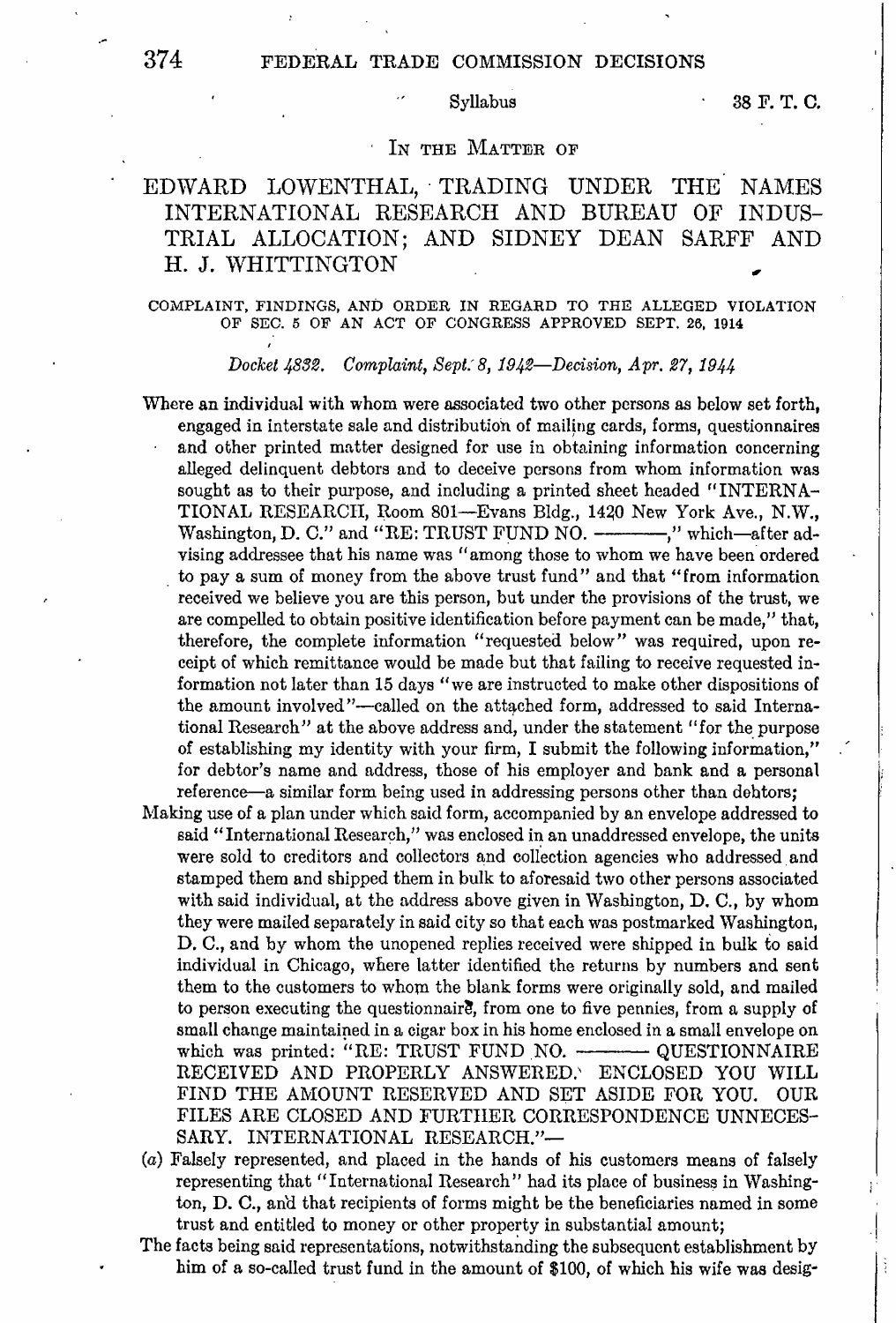# 374 Complaint

nated "trustee and trustor," and from which no withdrawals were made-though additional deposits were said to have been made-were false, the trivial su\_ms actually sent to correspondents having been taken from a supply of small change maintained by him at his home, as aforesaid; and replenished from his own funds; and Where said individual, also engaged as aforesaid under the name "Bureau of Industrial Allocation" and in interstate sale and distribution of 3-unit perforated cards similar to questionnaires sent out by the Selective Service Administration, which (1) advised the addressee that "The within information is essentially important in its employment research service. All information is strictly confidential. Your care in supplying all details will facilitate our work in tabulating your qualifications. This department is not affiliated with any local or field offices," requested him to "complete the attached card"--addressed to the "Bureau of Industrial Allocation," Suite 801 Evans Building, Washington, D. C.—"and mail within five days" and stated that"your immediate attention is requested in order to keep our records up to date," (2) on said return cards called for the name and address of the debtor and his employer and such other information as his married status, wife's name, automobile, etc., (3) contained on the back a so-called "statistical control" chart and at the bottom the words "DO NOT WRITE IN THIS SPACE, BD NO. 1013, Registraint: ----------," and attached thereto a stub designated "Voucher" with the direction "Detach This Stub and Mail Card Within 5 days," and on the reverse side bore the following: "VOUCHER, Registration Number BD No. 1013, Regional Agent for *CENTRAL AREA,* Keep This Stub," said "Control and voucher" having no other purpose than to serve as window dressing to aid in concealing from the addressee said individual's real purpose;

Making use of a scheme similar to that above described-

- (b) Represented and placed in the hands of his customers the means of representing that said "Bureau of Industrial Allocation" had some relation to industry or employment therein and that the inquiry emanated from a governmental agency; when in fact the information sought was entirely for the purpose of aiding in collecting alleged debts;
- With effect of misleading and deceiving debtors of his customers and placing in the hands of latter, as aforesaid, means to mislead them, as a result of which they furnished personal information which they would not otherwise have supplied; and
- Where aforesaid two persons, associated with said individual in his said plan for obtaining information, and constituting an important and essential part thereof
- (c) Assisted as aforesaid in bringing to fruition the purpose for which the misrepresentations were made by him:
- *Held,* That aforesaid acts and practices of the persons above set forth, were all to the prejudice and injury of the public and constituted unfair and deceptive acts and practices in commerce.

Before *Mr.* J. *Earl Cox,* trial examiner.

*Mr. Randolph W. Branch* for the Commission.

*Mr. Myer L. Cherkas,* of Chicago, Ill., for respondents; with whom also appcared-

*M*r. *Ralph D. Pittman,* of Washington, D. C., for H. J. Whittington.

## COMPLAINT

Pursuant to the provisions of the Federal Trade Commission Act, and by virtue of the authority vested in it by said act, the Federal Trade Commission, having reason to believe that Edward Lowenthal, an individual, trading under the names International Research and Bureau of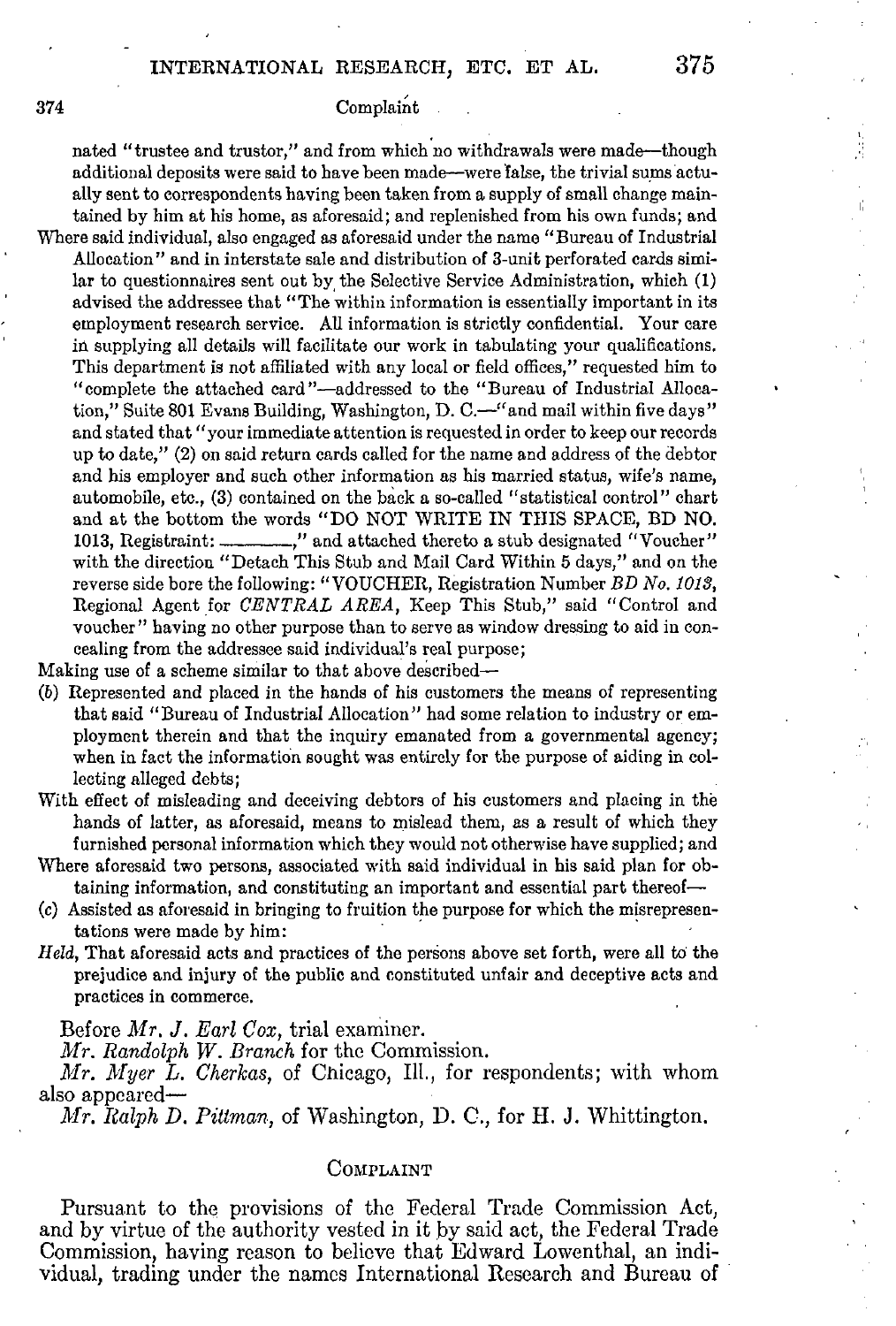## Complaint **38F. T. C.**

Industrial Allocation, and Sidney Dean Sarff and **H, J.** Whittington, individuals, hereinafter referred to as respondents, have violated the provisions of said act, and it appearing to the Commission that a proceeding by it in respect thereof would be in the public interest, hereby issues its complaint, stating its charges in that respect as follows:

trading under the names International Research and Bureau of Industrial Allocation, with an office and principal place of business at 188 West

Respondents, Sidney Dean Sarff and H. J. Whittington, are individuals, with an office and principal place of business at No. 801, Evans Building, 1420 New York Avenue, North West, Washington, D. C.

PAR. 2. Respondent Edward Lowenthal is now, and has been for more than six months last past, engaged in the business of selling and distributing envelopes, and printed matter referred to by bill-collectors as "lures," and post cards.

Said respondent Lowenthal causes the said envelopes, "lures" and cards to be transported from his aforesaid place of business in the State of Illinois to purchasers thereof in various other States of the United States and in the District of Columbia. Respondent maintains, and at all times mentioned herein has maintained, a course of trade in the said articles in commerce between and among the various States of the United States, and in the District of Columbia. \_

**PAR. 3.** In his business of selling and distributing envelopes and "lures," respondent Lowenthal has traded under the name "International Research." The contraction of the contraction of the contraction of the contraction of the contraction of the contraction of the contraction of the contraction of the contraction of the contraction of the contraction of th

The said envelopes and "lures" are· designed and intended to *be*  used by creditors and collection agencies in obtaining information concerning debtors.

The "lure," designed to be sent to the debtor, is in the following form:

## INTERNATIONAL RESEARCH

TO THE ADDRESSEE Room 801-Evans Bldg. RE: TRVST OF THIS NOTICE: 1420 New York Ave., N.W. FUND NO. Washington, D. C.

THE NAME OF --------------------- IS AMONG THOSE TO WHOM WE HAVE BEEN ORDERED TO PAY A SUM OF MONEY FROM THE ABOVE TRUST FUND.

FROM INFORMATION RECEIVED WE BELIEVE YOU ARE THIS PERSON, BUT UNDER THE PROVISIONS OF THE TRUST, WE ARE COMPELLED TO OBTAIN POSITIVE IDENTIFICATION BEFORE PAY-MENT CAN BE MADE.

FOR THIS REASON WE REQUIRE THE COMPLETE INFORMATION REQUESTED BELOW. UPON RECEIPT AND VERIFICATION THEREOF REMITTANCE WILL BE MADE.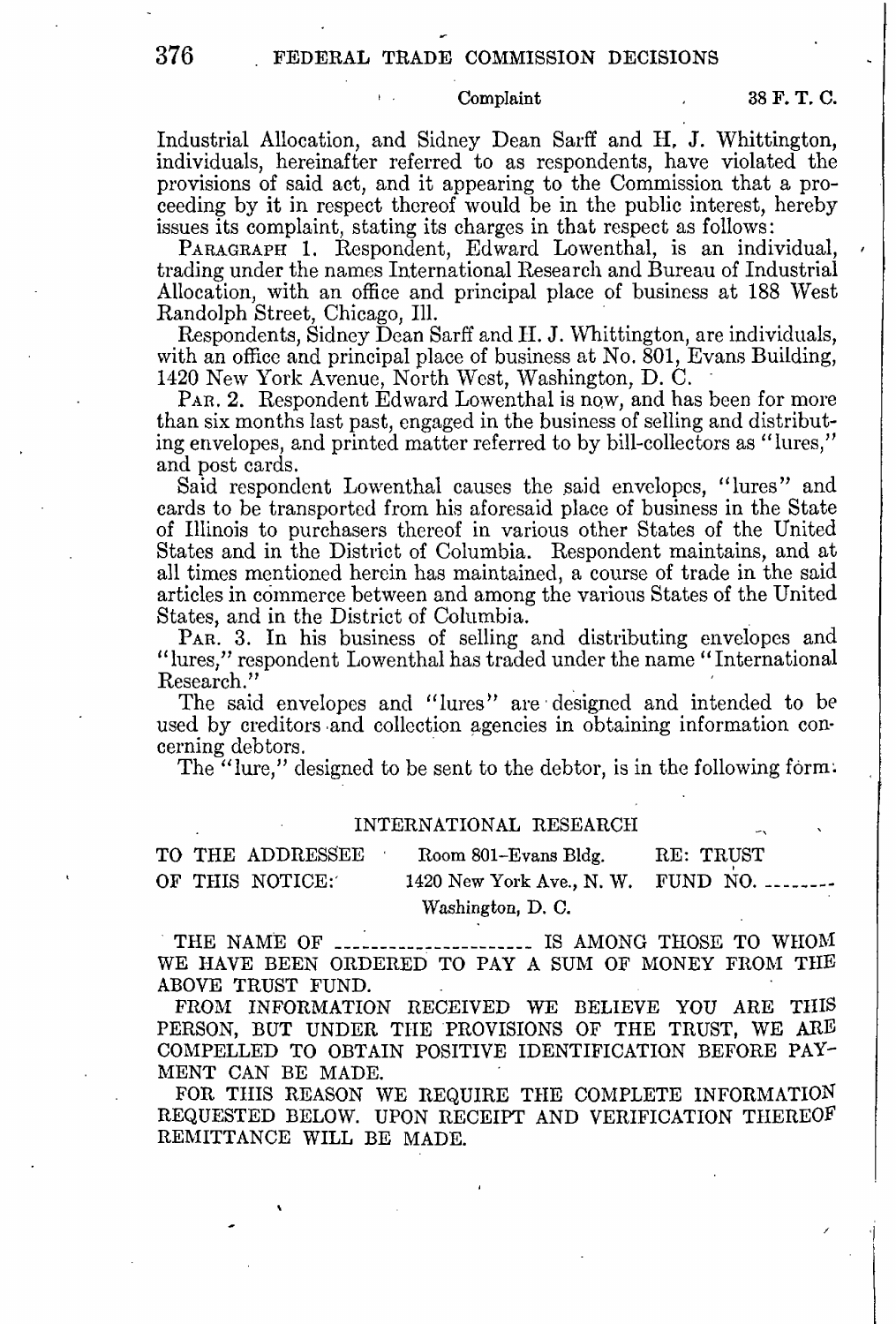## **374** Complaint

PLEASE GIVE THIS MATTER YOUR PROMPT ATTENTION. UNLESS WE RECEIVE THE INFORMATION REQUESTED NOT LATER THAN FIFTEEN DAYS FROM THE DATE THAT THIS NOTICE WAS MAILED WE ARE INSTRUCTED TO MAKE OTHER DISPOSITIONS OF THE AMOUNT INVOLVED.

INTERNATIONAL RESEARCH

| TEAR OFF HERE, RETAIN UPPER PART, MAIL LOWER PART COM-<br>PLETELY FILLED OUT, IN ENCLOSED ENVELOPE PROPERLY STAMPED                                                                                                                                                                             |
|-------------------------------------------------------------------------------------------------------------------------------------------------------------------------------------------------------------------------------------------------------------------------------------------------|
| Do not mail any other identification papers. This form is sufficient until further notice                                                                                                                                                                                                       |
|                                                                                                                                                                                                                                                                                                 |
|                                                                                                                                                                                                                                                                                                 |
|                                                                                                                                                                                                                                                                                                 |
| For the purpose of establishing my identity with your firm, I submit the following in-                                                                                                                                                                                                          |
| (FIRST NAME) (MIDDLE INITIAL) (LAST NAME)                                                                                                                                                                                                                                                       |
|                                                                                                                                                                                                                                                                                                 |
|                                                                                                                                                                                                                                                                                                 |
|                                                                                                                                                                                                                                                                                                 |
|                                                                                                                                                                                                                                                                                                 |
|                                                                                                                                                                                                                                                                                                 |
|                                                                                                                                                                                                                                                                                                 |
|                                                                                                                                                                                                                                                                                                 |
|                                                                                                                                                                                                                                                                                                 |
|                                                                                                                                                                                                                                                                                                 |
|                                                                                                                                                                                                                                                                                                 |
|                                                                                                                                                                                                                                                                                                 |
|                                                                                                                                                                                                                                                                                                 |
| (NAME) (STREET ADDRESS) (CITY) (STATE)                                                                                                                                                                                                                                                          |
| (SIGNED) -------------------------                                                                                                                                                                                                                                                              |
| RE: TRUST<br>FUND NO. DATE 19<br>PARENTS<br>(FATHER'S NAME) (MOTHER'S MAIDEN NAME)<br>(NAME OF EMPLOYER) (OCCUPATION)<br>ADDRESS OF EMPLOYER __________________<br>$(STREET)$ $(CITY)$ $(STATE)$<br>(NAME OF BANE) (BRANCH) (CITY) (STATE)<br>PERSONAL REFERENCE ------------------------------ |

When sent to persons who may have knowledge concerning debtors, the "lure" is slightly modified to suit the occasion, but is essentially the same as that set forth above.

In the spaces following "Trust Fund No.," when the "lures" are delivered to purchasers thereof, respondent has placed a number, which is his serial number and identifies the customer to him.

The purchasers inserts in the "lures" the names of the debtors about whom he seeks information, encloses them in envelopes sold by respondent,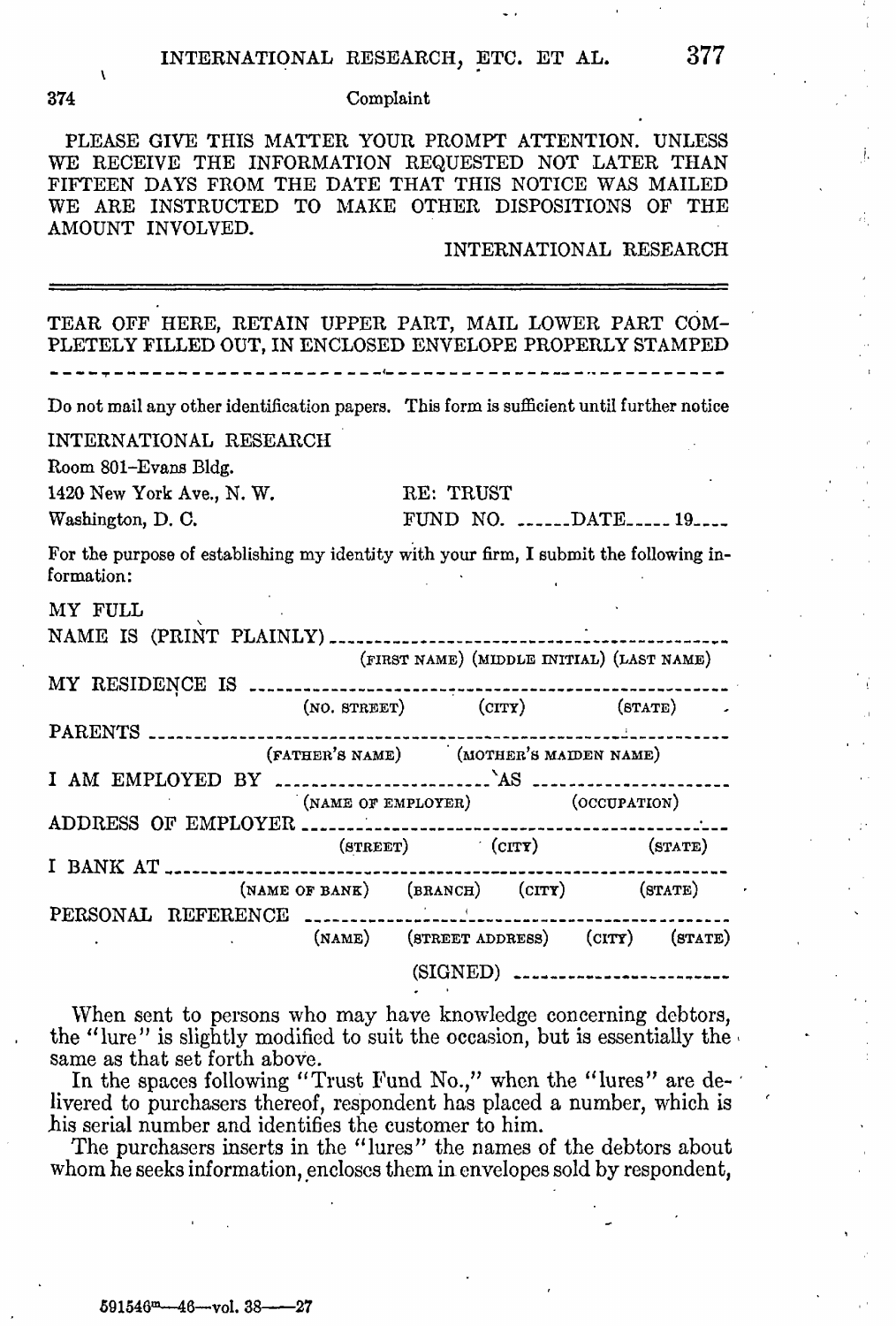## Complaint 38 F. T. C.

and addresses them to the debtors or others. Upon these envelopes in the upper left hand corner appears:

# International Research

Room 801-Evans Building

1420 New York Avenue, N. W.

## Washington, D. C.

With the "lures" are also enclosed unstamped envelopes, sold by respondent, to be used by the addressees in returning the questionnaires, addressed to "International Research" at the Washington, D. C. address given above.

Said purchasers place the necessary postage stamps on the envelopes addressed to the debtors, and others, and enclose them in large envelopes, which they then mail to "International Research" at the Washington, **D.** C. address given above.

At the said Washington, D. C. address they are received by respondents Sarff and Whittington and the individual communications to debtors, and others, deposited by them in the United States mail.

Such questionnaires as are returned are received by respondents Sarff and Whittington, at the Washington, D. C. address, and, without the envelopes being opened by them, sent by them to respondent Lowenthal at his Chicago, Ill. address. Lowenthal opens the envelopes, identifies his customers by the serial numbers, and sends the questionnaires to the proper customers. Sometimes, but not always, he sends to debtors who return the questionnaires, out of his own funds, trivial sums of from one penny to four pennies, in an envelope upon which it is stated that the sum is the "amount reserved and set aside" for the debtor.

PAR. 4. By means of the aforesaid "lures" and envelopes respondent Lowenthal has falsely represented and placed in the hands of his customers means of falsely representing, directly and by implication, to customers debtors and others from whom information concerning such debtors is sought, that such debtors have interests in trust funds, and that the value of such interests is substantially in excess of the cost of obtaining them to the debtors, and that the actual business location of said respondent is at Washington, D. C., which has the effect of inducing the recipients of the "lures" the belief that the representations concerning the trust funds are true and that the questionnaires have no connection

with attempts to collect debts.<br>The said representations are false and misleading. In truth and in fact, there are no trust funds in the hands of respondent Lowenthal in which the debtors concerning whom information is sought have any interest, substantial or otherwise. The Washington, D. C. address is not a business address of respondent Lowenthal, but is merely a station from which letters are received and mailed and forwarded by respondents Sarff and Whittington as set forth above.

PAR. 5. In his business of distributing and selling post cards,  $\text{re-}$ spondent Lowenthal has traded under the name "Bureau of Industrial Allocation."

Through the use of the said name, said respondent has represented, directly and by implication, that his business bears some relation to industry and to employment therein.<br>This representation is false and misleading. In truth and in fact, re-

spondent's business has nothing whatever to do with industry or employ-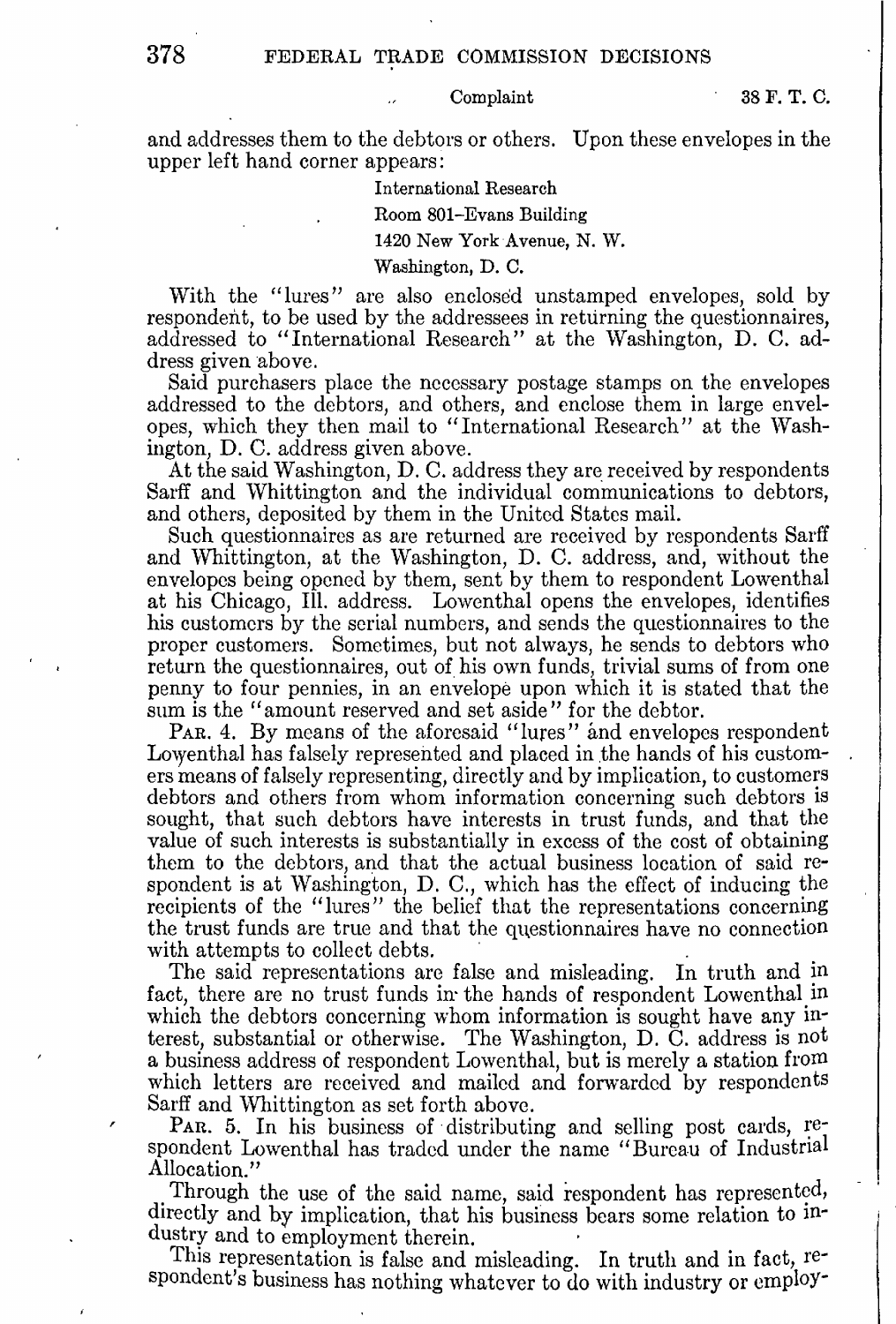## 374 Complaint

ment therein, and the said name is merely a disguise for the true nature of his business.

PAR. 6. The said post cards are designed and intended to be used by creditors and collection agencies in obtaining information concerning debtors, and are in the form exemplified by a photostatic copy thereof, Marked Exhibits A and **B,** attached hereto, and by this reference incorporated herein and made a part hereof.

The cards are numbered by respondent Lowenthal, sold by him, addressed and stamped for delivery, but not for return by his customers, sent by them to the said Washington, D. C. address, and there mailed by respondents Sarff and Whittington. The cards returned by the addressees to the Washington, D. C. address, are sent by Sarff and Whittington to respondent Lowenthal and by him delivered to his customers, the whole procedure being to all practical intents and purposes identical with that followed when the "trust fund lures" are used.

PAR. 7. By means of the aforesaid post cards respondent Lowenthal has falsely represented, and placed in the hands of his customers means of falsely representing, directly and by implication, to his customers debtors, that the request for information comes from an agency or branch of the Government of the United States.

The said representation is false. In truth and in fact, the respondent is in no way connected with the Government of the United States or any branch or agency thereof, and the cards are merely a device of said respondent used for the purpose of obtaining information for his own purposes and those of his customers.

PAR. 8. The participation of respondents Sarff and Whittington, as stated herein, is an essential part of the accomplishment of the plans for obtaining the desired information, whether the envelopes and "lures" or the post cards are used.

PAR. 9. The use, as hereinabove set forth, of the foregoing false and misleading statements and representations, has had the capacity and tendency to, and has, misled and deceived many persons to whom the said "lures" and envelopes and cards were sent, into the erroneous and mistaken belief that said statements and representations were true, and by reason thereof to give information which they would not other-Wisc supply and to incur expense for postage in connection therewith.

Many agencies of the United States do, and for some time last past have, sent out to members of the public vocational questionnaires resembling the forms used by respondents on said post cards. Among the agencies of the United States which have sent out such vocational questionnaires is the Selective Service System. Among the persons receiving said post cards and requests for information .are many subject to the provisions of the Selective Service and Training Act of 1940, as amended, who believe that, or are doubtful as to whether, said post cards and requests for information have been sent to them by the Selective Service System. As a result of such beliefs and doubts many inquiries, both in person and by mail, are addressed to local boards and other divisions of said Selective Service System, and correspondence and other effort on the part of said Selective Service System, the Army of the United States, and other governmental divisions and agencies is made necessary, all of which is contrary to the public interest.

PAR. 10. The aforesaid acts and practices of respondents, as herein al!eged, are all to the prejudice and injury of the public and of the United States Government and constitute unfair and decentive acte and practice.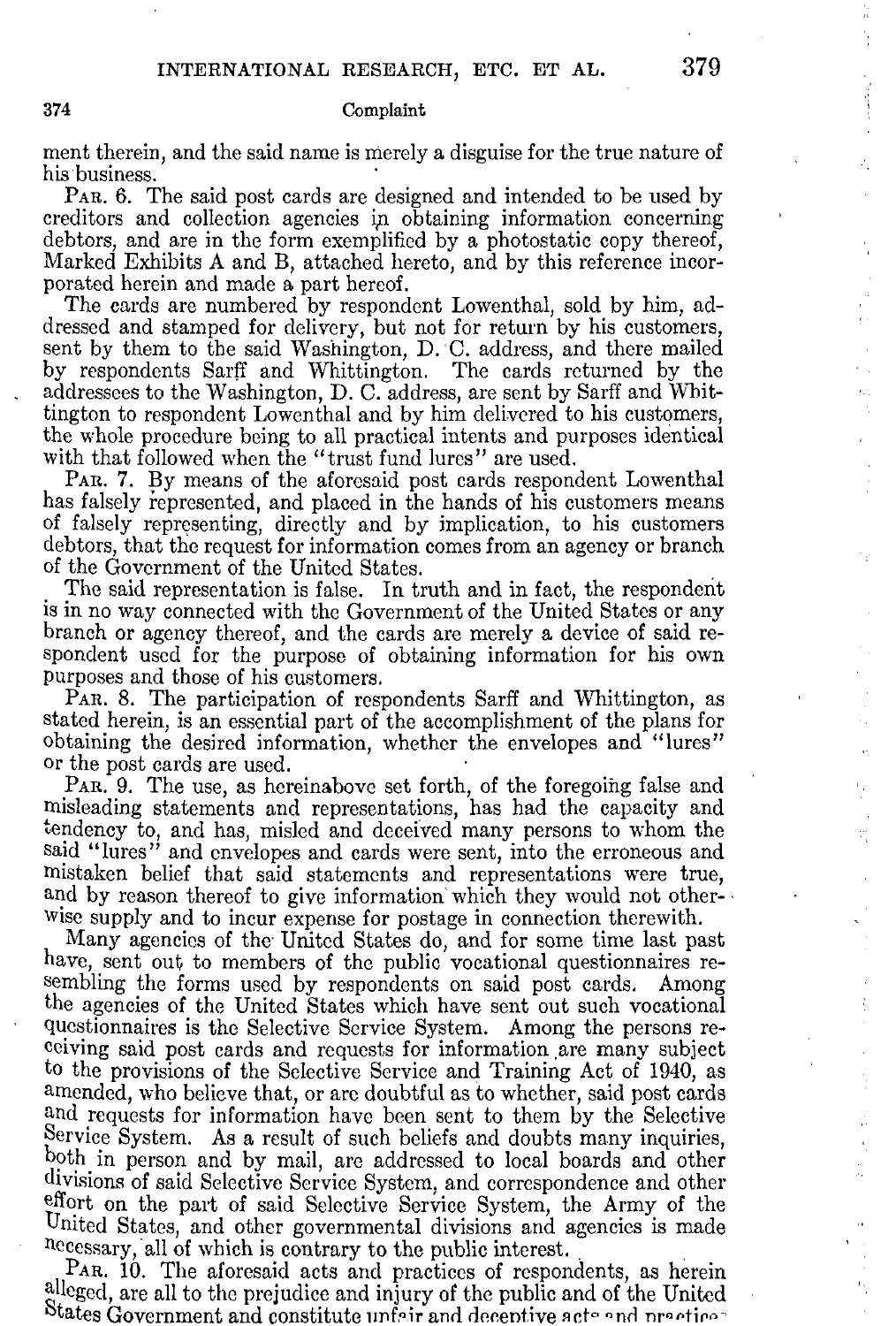o.

380 FEDERAL TRADE COMMISSION DECISIONS





**BUREAU OF** 

Washington, **D. C.** 

**INDUSTRIAL ALLOCATION Suite 801 - Evans Building** 

Within 5 Days

Dotach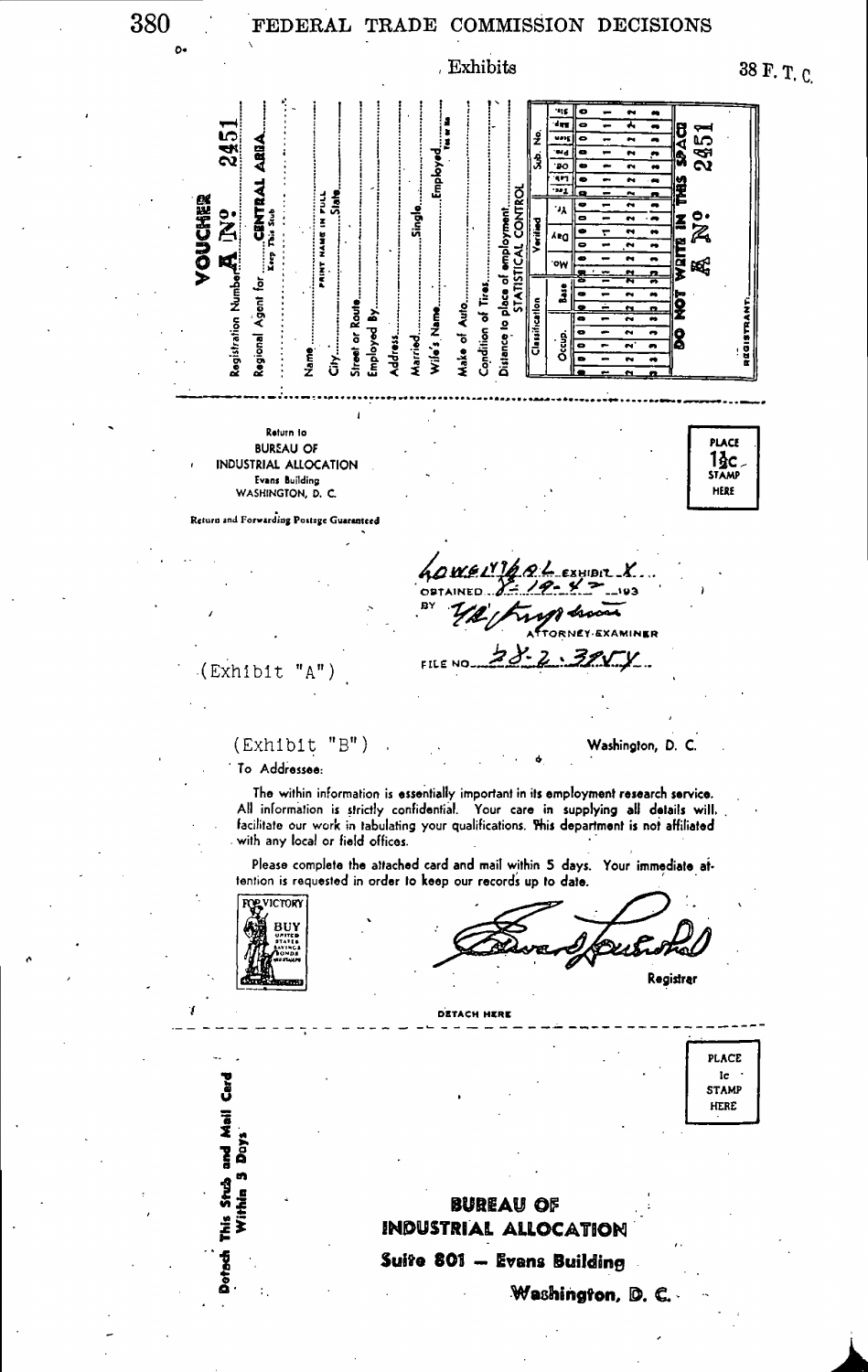# INTERNATIONAL. RESEARCH, ETC. ET **AL. 381**

# Findings - <sup>374</sup>

in commerce within the intent and meaning of the-Federal Trade Commission Act.

# REPORT, FINDINGS AS TO THE FACTS, AND ORDER

Pursuant to the provisions of the Federal Trade Commission Act, the Federal Trade Commission on September 8, 1942, issued and subsequently served its complaint in this proceeding upon respondents, Edward Lowenthal, Sidney Dean Sarff, and H. J. Whittington, individuals, charging them with the use of unfair and deceptive acts and practices in commerce in violation of the provisions of said act.. After the issuance of the complain't herein and the filing of respondents' answers thereto, testimony and other evidence in support of and in opposition to the allegations of said complaint were introduced before an examiner of the Commission theretofore- duly designated by it, and said testimony and other evidence were duly recorded and filed in the office of the Commission. Thereafter, the proceeding regularly came on for final hearing before the Commission on the said complaint, the answers thereto, testimony and other evidence, report of the trial examiner, brief in support of the complaint"(respondent not having filed brief and oral argument not having been requested); and the Commission, having duly considered the matter and being now fully advised in the premises, finds that this proceeding is in the interest of the public and makes this its findings as  $\mathbf{t}_0$  the facts and its conclusion drawn therefrom.

## FINDINGS AS TO THE FACTS

PARAGRAPH 1. Respondent, Edward Lowenthal, is an individual, trading as International Research and as Bureau of Industrial Allocation, with his office and principal place of business at 188 West Randolph Street, Chicago, Ill. He has been, and is now, engaged in the sale and distribution of mailing cards, forms, questionnaires, and other printed matter designed for use in obtaining information from or concerning alleged delinquent debtors.

Respondents, Sidney Dean Sarff and H.J. Whittington, are individuals, with their office and principal place of business at  $1420$  New York Avenue, N. W., Washingfon, D. C. They assist and cooperate in the conduct of the aforesaid business in the manner hereinafter found.

PAR. 2. Respondent, Lowenthal, causes the said mailing cards, forms, questionnaires, and other printed matter, when sold, to be transported from his place of business in the State of Illinois to purchasers thereof in various other States of the United States. Said respondent maintains, and has maintained, a course of trade in said mailing cards, forms, questionnaires, and other printed or written matter in commerce between and among the various States of the United States and in the District of Columbia.

PAR. 3. Respondent, Lowenthal, sells said mailing cards and other Prmted material to merchants and various collection agencies for their use in locating and securipg information from or concerning debtors and <sup>111</sup> making collections from such debtors. 'The cards, forms, questionhaires, and other printed matter sold by said respondent are designed to mislead and deceive persons from whom information is sought as to the use and purpose for which the information is desired. One type- of llaterial sold by respondent consists of a printed sheet which reads as allows: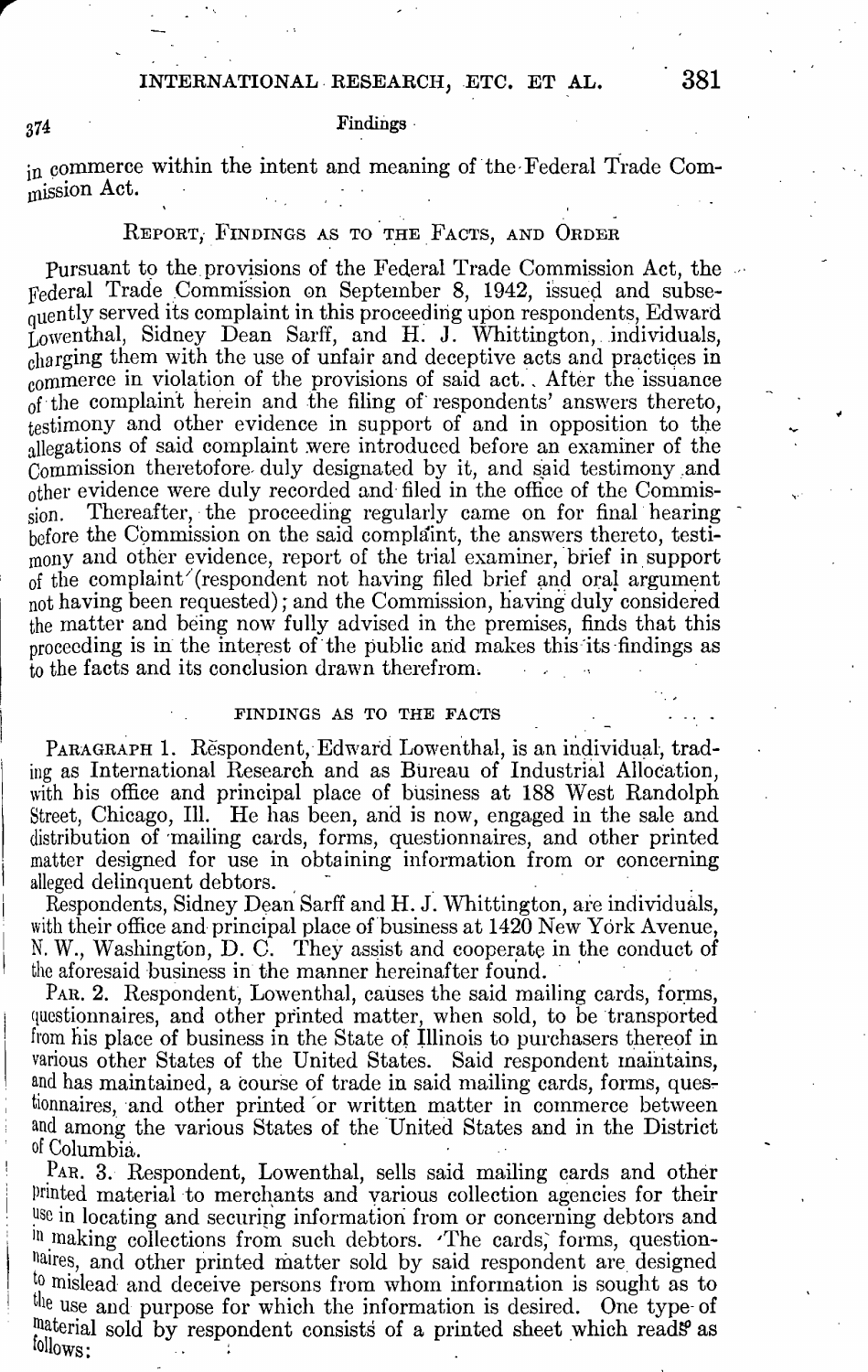Findings 38 F. T. C.

# INTERNATIONAL RESEARCH

| TO THE ADDRESSEE | Room 801—Evans Bldg.                        | RE: TRUST |
|------------------|---------------------------------------------|-----------|
| OF THIS NOTICE:  | 1420 New York Ave., N. W. FUND NO. $\ldots$ |           |
|                  | Washington, D. C.                           |           |

THE NAME OF ....................... IS AMONG THOSE TO WHOM WE HAVE BEEN ORDERED TO PAY A SUM OF MONEY FROM THE ABOVE TRUST FUND.

FROM INFORMATION RECEIVED WE BELIEVE YOU ARE THIS PERSON, BUT UNDER THE PROVISIONS OF THE TRUST, WE ARE COMPELLED TO OBTAIN POSITIVE IDENTIFICATION BEFORE PAY-MENT CAN BE MADE.

"FOR THIS REASON WE REQUIRE THE COMPLETE INFORMATION REQUESTED BELOW. UPON RECEIPT AND VERIFICATION THEREOF REMITTANCE WILL BE MADE.

PLEASE GIVE THIS MATTER YOUR PROMPT ATTENTION. UNLESS WE RECEIVE THE INFORMATION REQUESTED NOT LATER THAN FIFTEEN DAYS FROM THE DATE THAT THIS NOTICE WAS MAILED WE ARE INSTRUCTED TO MAKE OTHER DISPOSITIONS OF THE AMOUNT ·INVOLVED. ,

INTERNATIONAL RESEARCH

Tear off here, retain upper part, mail lower part completely filled out, in enclosed envelope properly stamped

-----------------------'----------------------------- Do not mail any other identification papers. This form is sufficient until further notice

INTERNATIONAL RESEARCH

| Room 901—Evans Bldg.      | RE: TRUST |                 |  |
|---------------------------|-----------|-----------------|--|
| 1420 New York Ave., N. W. |           | FUND NO. DATE19 |  |
| Washington, D.C.          |           |                 |  |

FOR THE PURPOSE OF ESTABLISHING MY .IDENTITY WITH YOUR FIRM, I SUBMIT THE FOLLOWING INFORMATION:

MY FULL

NAME IS (PRINT PLAINLY) ••••..•.••.•••••........•••...•••••••••...•• (FIRST NAME) (MIDDLE INITIAL) '(LAST NAME)

 $(SIGNED)$   $\ldots$   $\ldots$   $\ldots$   $\ldots$ 

(FATHER'S NAME) (MOTHER'S MAIDEN NAME)

l\,IY RESIDENCE IS .••.........••...••..•••••...•....••••..•..••.•.•••••• (NO., STREET) (CITY) (STAT'E) PARENTS •• \_\_ .• \_\_\_\_ •. \_\_ .•••.• \_\_ .• \_\_ .•..•. -· .•...•....•••....••.•..•••.•••

I AM

ElvIPLOYED BY •...•••••.•..••••.·•.•.•.•.••.• as ....•••.•••••.••..•••. *. : ••*  (NAME OF EMPLOYER) (OCCUPATION) ADDRESS OF EMPLOYER .......................................................... (STREET) (CITY) (STATE)

I BANK AT .•••..•.••••.•....•••••••••.•••••.•••••••.••••.•.•••••••.••••• (NAME OF BANK) (BRANCH) (CITY) (STATE) PERSONAL REFERENCE ......... (NAME) (STREET ADDRESS) (CITY) (STATE)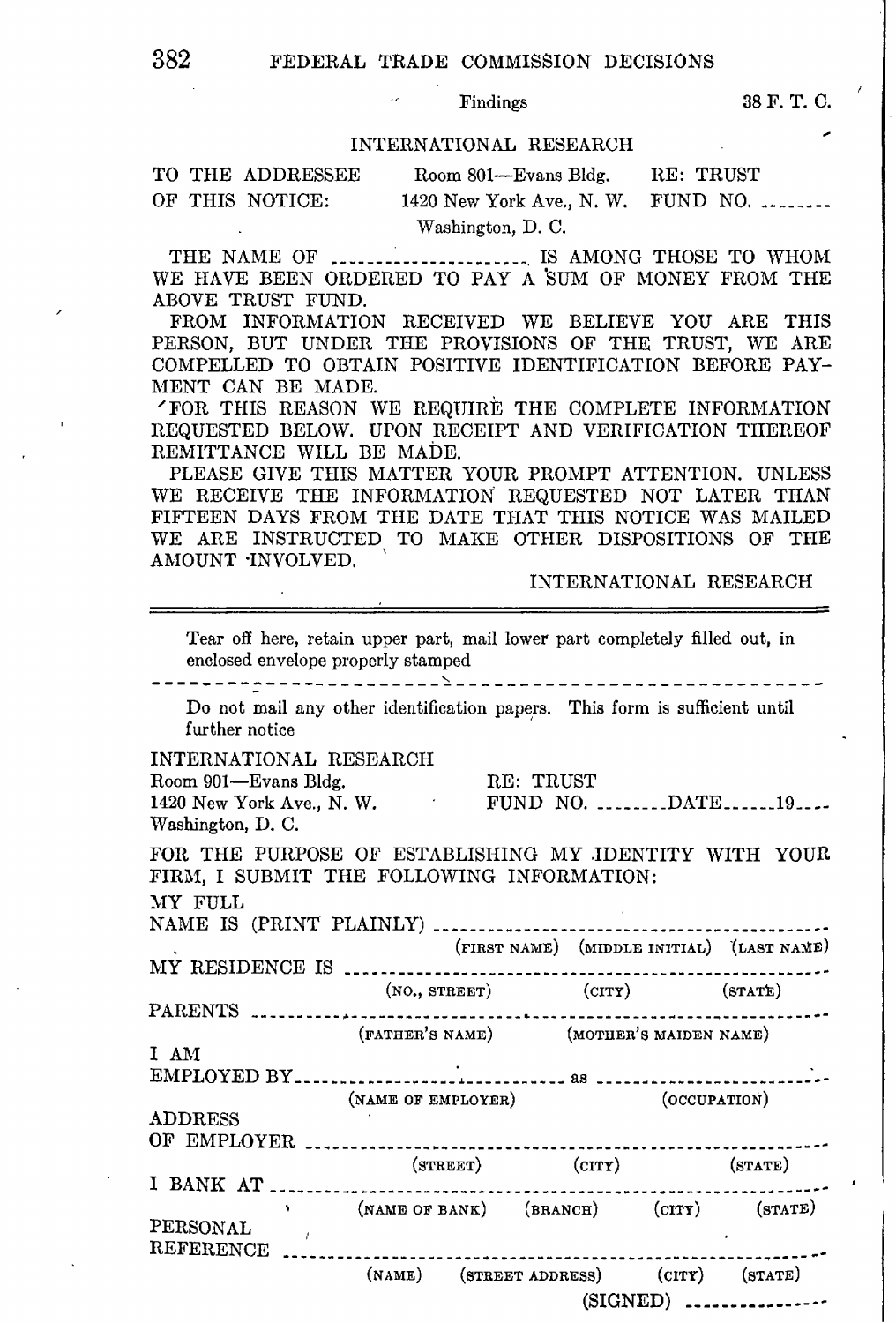# 374 Findings

(A similar form which varies but slightly is used in addressing persons other than a debtor.) This form, accompanied by an envelope addressed to International Research, Room 801 Evans Building, 1420 New York Avenue, N. W. Washington, D. C., is enclosed in an unaddressed envelope. Units of this type, when sold to creditors and collection agencies, are addressed and stamped by such purchasers and thereafter shipped in bulk to respondents Sarff and Whittington, who remove them from the bulk package and deposit them separately in the mail in Washington, D. C., so that each is postmarked "Washington, D. C." Replies received by respondents Sarff and Whittington as a result of the inquiries mailed out are· shipped in bulk, unopened to respondent, Lowenthal, in Chicago. When the questionnaires are received and opened by Lowenthal, he is able to identify the returns received by reason of identification numbers, placed on the printed sheets, and he thereupon sends them. to the customer to whom the blank form was originally sold. He also mails to the person executing such questionnaire in a manner considered appropriate and sufficient a trivial sum of from one to five pennies, the amount depending upon how he feels at the time. The pennies sent to those who reply to questionnaires are enclosed in a small envelope on the face of which is printed:

# RE: TRUST FUND NO. ...

QUESTIONNAIRE RECEIVED AND PROPERLY ANSWERED. ENCLOSED YOU WILL FIND THE AMOUNT RESERVED AND SET ASIDE FOR YOU. OUR FILES ARE CLOSED AND FURTHER CORRESPONDENCE UN-NECESSARY.

# INTERNATIONAL RESEARCHY

On August 3, 1942, some time after he became engaged in the sale of the printed materials described above, respondent Lowenthal established a so-called trust fund by opening Savings Share Account No. 15817 in the amount of \$100 in the First Federal Savings & Loan Association of spondent Lowenthal. The fund is subject to the sole discretion of the trustee. The beneficiary referred to "shall be the correspondents of International Research." The appointment of a "trustee" is controlled by respondent Lowenthal. No withdrawals have been made from this account, but additional deposits are said to have been made. The trivial sums actually sent to correspondents are taken from a supply of small change maintained by respondent Lowenthal in a cigar box at his home and replenished from respondent's own funds from time to time. This was the case both before and subsequent to the establishment of the so-called trust fund.

PAR. 4. The representations made as aforesaid caused correspondents to believe that "International Research" has its place of business in Washington, D. C., and that they may be the beneficiaries named in some trust and entitled to money or other property in substantial amount, and as a result of such erroneous belief they furnish information sought by respondent Lowenthal for the use of his customers. In truth and in fact, respondent, Lowenthal's, place of business is not in Washington, D. C., and there are no trust funds in his hands in which the debtors concerning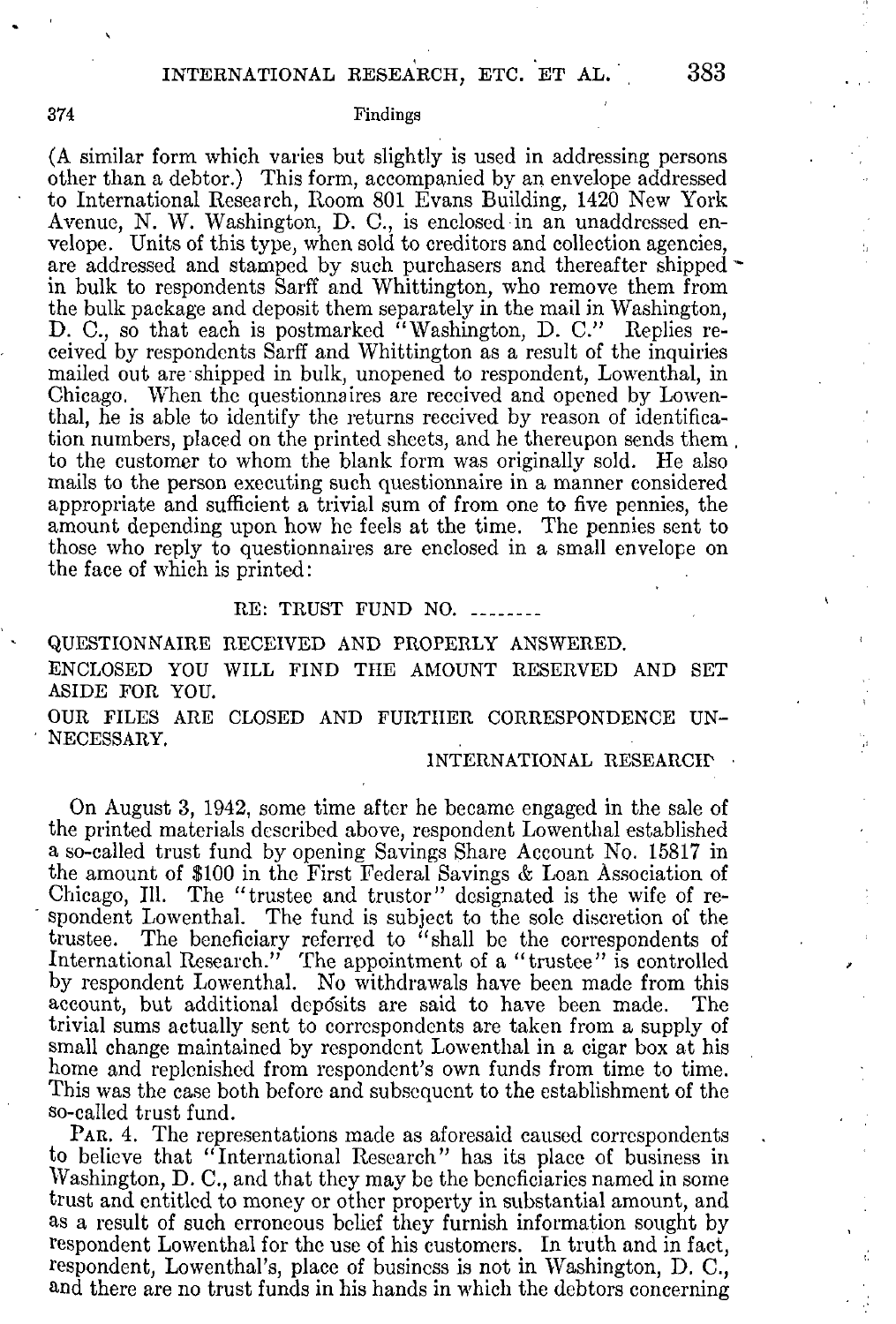whom information is sought have any right or interest whatsoever. Respondent Lowenthal thus makes false representations as aforesaid and places in the hands of his customers means of making such false representations, and these representations have had, and have, the capacity and tendency to, and do, mislead and deceive those from whom information is sought into erroneous beliefs as aforesaid. As a result, individuals furnish personal information which they would not otherwise

PAR. 5. Another method used by respondent Lowenthal to secure information for the use of his customers is carried on under the name "Bureau of Industrial Allocation." The mechanics followed are the same as in the case of International Research. The printed forms and material are sold to customers who place addresses on the units thereof and ship the addressed units in bulk to respondents Sarff and Whittington in Washington, D. C., who deposit the units separately in the mails there, receive the replies and ship them in bulk, unopened, to respondent, Lowenthal, in Chicago, who identifies them by the code numbers appearing thereon and sends each reply to the customer who originally purchased the forms.

The materials sold consist of a card of three units separated by perforated lines. The message to the addressee of the card reads:

The within information is essentially important in its employment research service. All information is strictly confidential. Your care in supplying all details will facilitate our work in tabulating your qualifications. This department is not affiliated with any local or field offices.

Please complete the attached card and mail within 5 days. Your immediate attention is requested in order to keep our records up to date.

The return card is addressed to the Bureau of Industrial Allocation, Suite 801 Evans Building, Washington, D. C., and the reverse side thereof contains a question aire, as follows:

| Print Name in Full                   |
|--------------------------------------|
|                                      |
|                                      |
|                                      |
|                                      |
|                                      |
|                                      |
| Yes or No<br><b>Burney Committee</b> |
|                                      |
|                                      |
|                                      |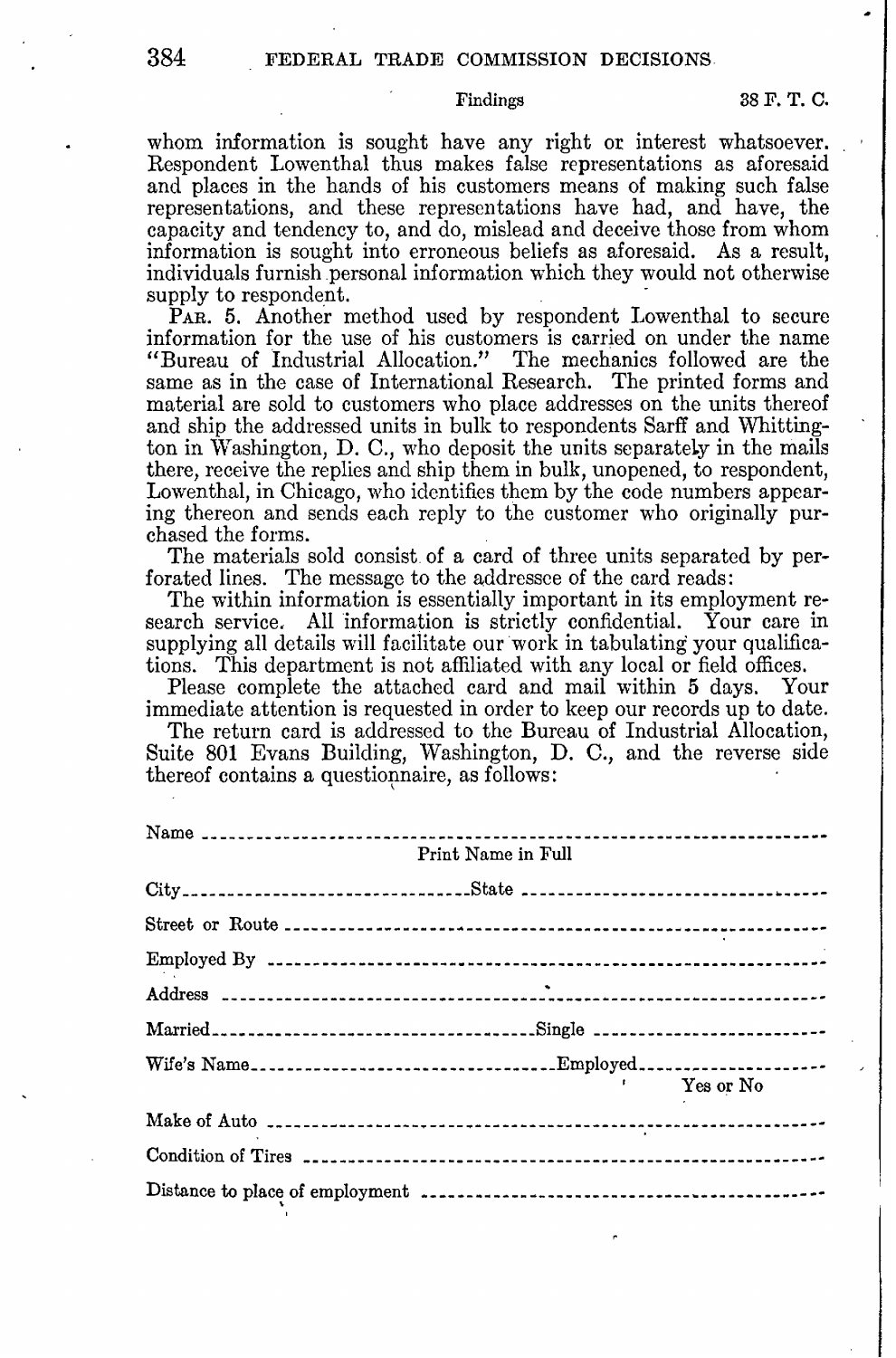# INTERNATIONAL RESEARCH, ETC. ET AL. 385

374 Findings

# STATISTICAL CONTROL

| Classification                                           |                |                  |                  |          |              | Verified       |                                   |              |                |              |                |              | Sub. No.       |               |              |              |                  |                |          |                  |
|----------------------------------------------------------|----------------|------------------|------------------|----------|--------------|----------------|-----------------------------------|--------------|----------------|--------------|----------------|--------------|----------------|---------------|--------------|--------------|------------------|----------------|----------|------------------|
| Occup.                                                   |                | Base             |                  |          | $\dot{M}$ o. |                | $_{\mathrm{Day}}$<br>$\mathbf{I}$ |              | Yr.            |              | Tec.           | Lab.         | Off.           | $_{\rm Pro.}$ | Sten.        | Bkp.         | $\mathbf{Si}$    |                |          |                  |
| $\bf{0}$                                                 | $\bf{0}$       | $\mathbf 0$      | $\bf{0}$         | $\bf{0}$ | $\pmb{0}$    | $\bf{0}$       | $\bf{0}$                          | $\bf{0}$     | $\bf{0}$       | $\bf{0}$     | $\bf{0}$       | $\bf{0}$     | $\bf{0}$       | $\bf{0}$      | $\bf{0}$     | $\mathbf 0$  | $\theta$         | $\bf{0}$       | $\bf{0}$ | $\bf{0}$         |
| 1                                                        | $\mathbf{1}$   | $\mathbf{1}$     | 1                | 1        | $\mathbf{1}$ | $\mathbf{I}$   | 1                                 | $\mathbf{1}$ | $\mathbf{1}$   | 1            | 1              | $\mathbf 1$  | 1              | $\mathbf{1}$  | $\mathbf{1}$ | 1            | $\mathbf{1}$     | $\mathbf{1}$   | 1        | $\mathbf 1$      |
| $\boldsymbol{2}$                                         | $\overline{2}$ | $\boldsymbol{2}$ | $\boldsymbol{2}$ | $\,2\,$  | $\bf 2$      | $\overline{2}$ | $\overline{2}$                    | $\bf 2$      | $\overline{2}$ | $\mathbf{2}$ | $\overline{2}$ | $\mathbf{2}$ | $\overline{2}$ | $\bf 2$       | $\mathbf{2}$ | $\mathbf{2}$ | $\boldsymbol{2}$ | $\overline{2}$ | $\bf 2$  | $\boldsymbol{2}$ |
| 3                                                        | 3              | 3                | 3                | $\bf{3}$ | 3            | 3              | 3                                 | $\bf{3}$     | 3              | 3            | $\bf{3}$       | $\bf{3}$     | $\bf{3}$       | 3             | $\bf{3}$     | $\bf{3}$     | 3                | 3              | 3        | $\bf{3}$         |
| DO NOT WRITE IN THIS SPACE<br>BD NO. 1013<br>Registrant: |                |                  |                  |          |              |                |                                   |              |                |              |                |              |                |               |              |              |                  |                |          |                  |

The card designated as "VOUCHER" is on a stub carrying directions "Detach This Stub and Mail Card Within 5 Days," and on the reverse side thereof appears the following:

## VOUCHER

Registration Number BD NO. 1013

Regional Agent for CENTRAL AREA

## Keep This Stub

The voucher stub has no use or purpose, and neither does the so-called "Statistical Control" chart on the return card, except to serve as window dressing to aid in concealing from the addressee respondent's real pur-<br>pose. The Selective Service Administration sends employment and The Selective Service, Administration sends employment and other questionnaires to registrants and the format of respondent's cards,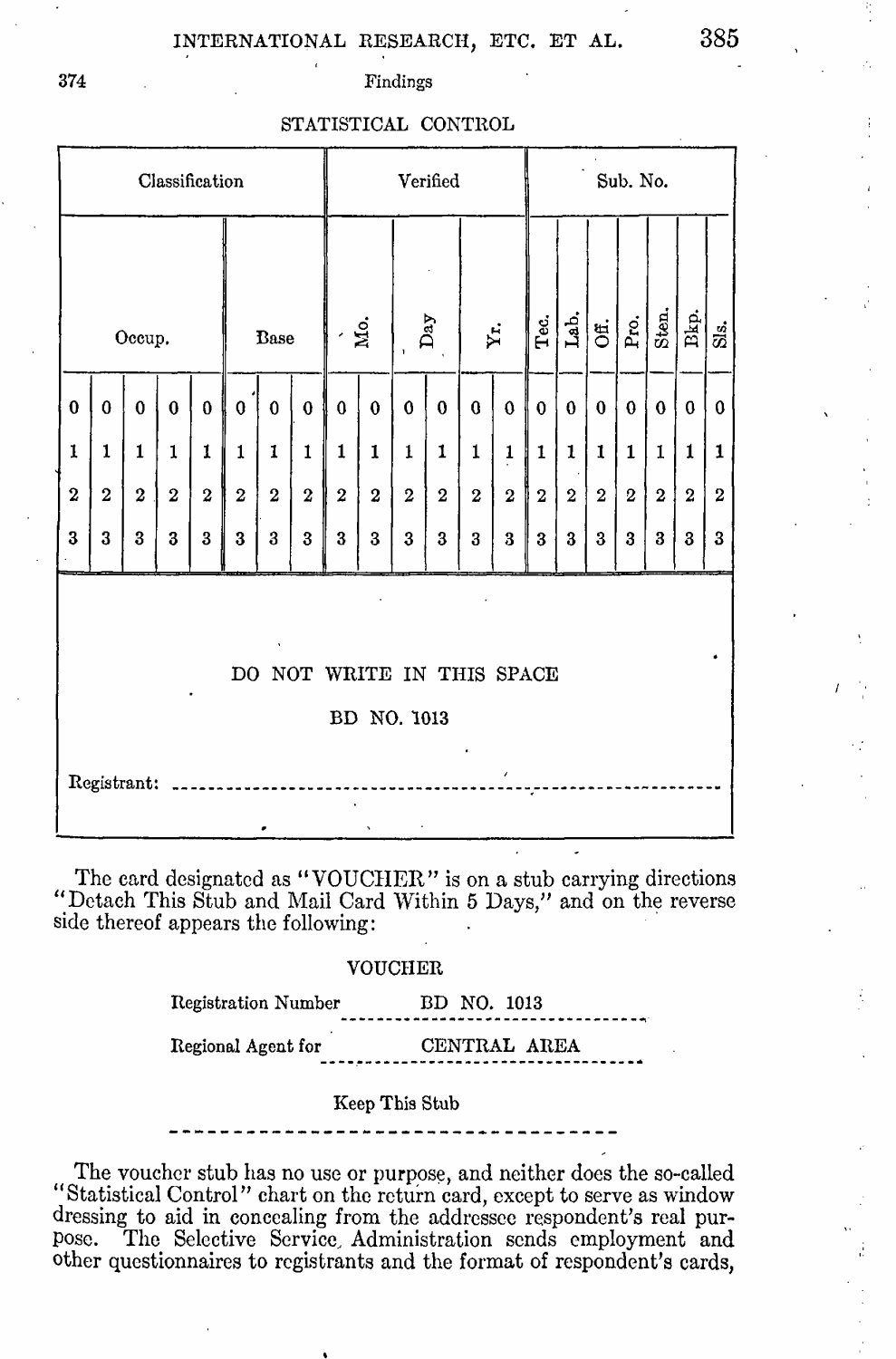as well as the substance of the printing appearing thereon, is such as to aid in creating in the mind of the recipient the belief that the inquiry emanated from a governmental agency. The name "Bureau of Industrial Allocation" contributes substantially to the belief that the inquiry has some relation to industry and employment therein, and this is furthered by the Washington,  $\dot{\mathbf{D}}$ . C., post office address. In truth and in fact, respondent's business has no relation to industry or employment therein, and the information sought is entirely for the purpose of aiding in collecting alleged debts.

PAR. 6. The representations made by respondent Lowenthal as "Bureau of Industrial Allocation" have had, and have, the capacity and tendency to, and do, mislead and deceive debtors of his customers and place in the hands of his customers means to mislead and deceive their debtors into the erroneous belief that the Bureau of Industrial Allocation has some relation to industry or employment therein, and that the request for information comes from some governmental agency. As a result, individuals furnish personal information which they would not otherwise supply to respondents.

PAR. 7. The acts of respondent Sarff and Whittington as hereinabove set out constitute an important and essential part of the plan or method of operation by which information is obtained and assist in bringing to fruition the purpose for which the misrepresentations are originally made by respondent, Lowenthal.

# **CONCLUSION**

The aforesaid acts and practices of respondents as herein found are all to the prejudice and injury of the public and constitute unfair and deceptive acts and practices in commerce in violation of the Federal Trade Commission Act.

# ORDER TO CEASE AND DESIST

This proceeding having been heard by the Federal Trade Commission upon the complaint of the Commission, the answers of respondents, testimony and other evidence in support of and in opposition to the allegations of said complaint taken before an examiner of the Commis- ' sion theretofore duly designated by it, report of the trial examiner, and brief in support of the complaint, and the Commission having made its findings as to the facts and its conclusion that respondents have violated the provisions of the Federal Trade Commission Act.

*It is ordered,* That respondent, Edward Lowenthal, individually, and trading as International Research, Bureau of Industrial Allocation, or under any other name, and respondents, Sidney Dean Sarff and **H. J.**  Whittington, individuals, and their respective representatives, agents, and employees, directly or through any corporate or other device, in connection ,with the offering for sale, sale, and distribution in commerce, as "commerce" is defined in the Federal Trade Commission Act, of forms, letters, cards, or any othet printed or written material for use in obtaining information concerning debtors or alleged debtors, do forthwith cease and desist from:

1. Representing, or placing in the hands of others means of representing, directly or by implication, that money or other property is being